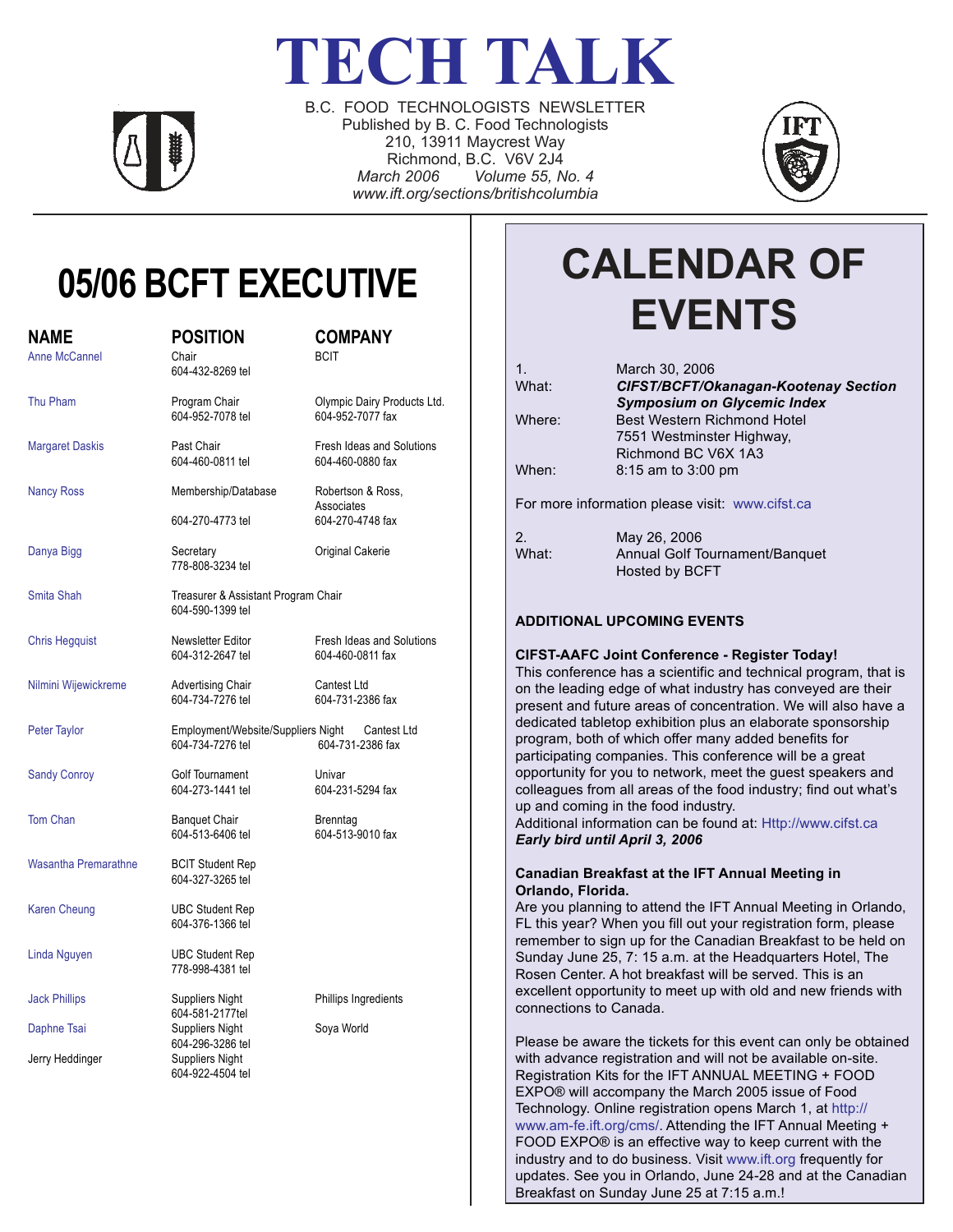## *REFLECTING*

## **BCFPA and BCFT Joint Event on Allergens**

Special thanks to all members, non-members and students who had joined us in making the BCFPA/BCFT Joint Event on Allergens a success!!! And thank you for your support of the BCIT and UBC students in their quest to raise funds to participate in the Challenge Cup in Montreal, Canada.

All in all, we had 88 participants in attendance. We appreciate all your feedback and comments pertaining to the event, and your valuable suggestions will be taken into considering in planning for upcoming events.

If you would like copies of Dr. Suzanne Teuber and Gary Baird's presentations and/or to view photos of the event, please visit the BCFPA web site at www.bcfpa.net.

Last but not least, sincere thanks to all the volunteers who helped make this program another successful event.





# *BCFT Website*

Please check out the BCFT website at www.bcft.ca for:

Up to date information about upcoming BCFT events,

Job Postings, for those companies needing a hard working food technologist,

Job Seekers, for those hard working food technologist needing a company,

**NEW** Book your table at Supplier's Night using our online registration.

If you have any feedback or events that you would like posted, please email Peter Taylor at webmaster@bcft.ca.

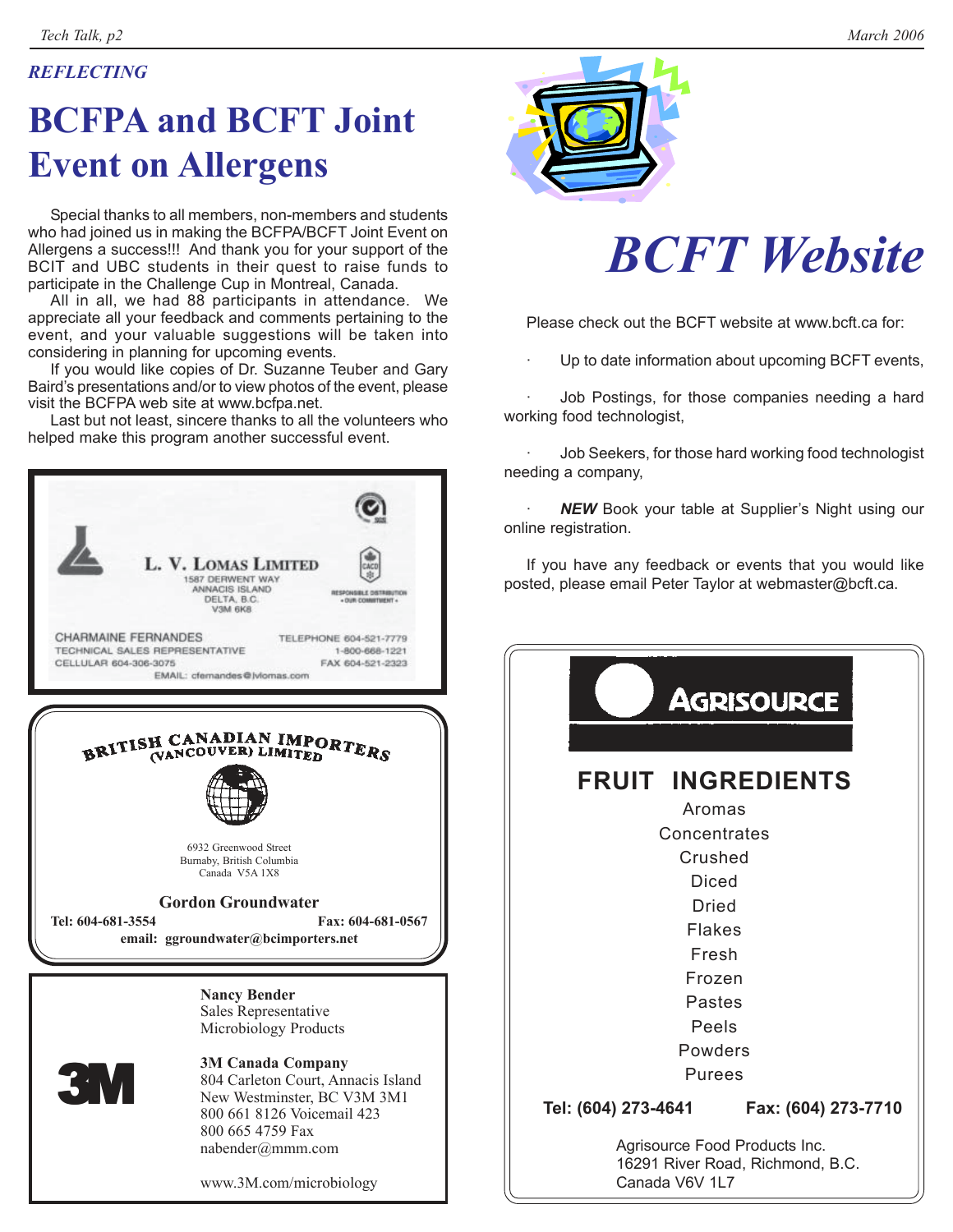## *Message from the BCFT Chair*

In February I had the opportunity to attend a workshop on Design of Experiments (DOE) in Philadelphia (very interesting & useful – but that is *another* story). As I prepared for my trip, I noticed in the Food Technology magazine that the Philadelphia

IFT section was having a dinner meeting while I was there. With some encouragement from Nancy Ross, I decided to attend.

Even though the Philadelphia IFT section has approximately 700 members, the meeting I attended was small – approximately 40 people. Annually during Chinese New Year they hold a meeting at a restaurant in Philadelphia's Chinatown. At this particular event, Doris Hicks from the University of Delaware gave an interesting 40 minute talk about the health benefits & risks of seafood (right before we sat down to our multi-course seafood dinner!)

Attending the event reminded me of the importance for sections to welcome new attendees. John Pcsolar, Past-Chair of the Philadelphia section, did an excellent job of welcoming those of us

who were new to the IFT section, and invited those of us who didn't know anyone to join him at his table for dinner. Others also made a point to introduce themselves.

The experience left me wondering how new people find our BCFT events – and how we might be more "welcoming". I

![](_page_2_Picture_9.jpeg)

often find at our events that there are so many familiar people who I want to meet and say hello to that I don't have time to find out who is new. And we don't have any sort of system in place to identify newcomers. Some sections have designated

"welcomers" who take on this specific role. We're going to be looking for new volunteers for next year's BCFT executive, so if this is something that you might be able to help with, please let me know. And if not, I hope that those of you who regularly attend our meetings will consider taking on the unofficial role of "welcomer". And I'll try to do my part as well!

Having said that, I hope to have the opportunity to "welcome" you at the upcoming Glycemic Index meeting on March 30. This is an exciting topic, and the first time that I can remember when BCFT has collaborated with national CIFST & the Okanagan-Kootenay section to host a day event. Sponsorship opportunities exist for companies. See http://www.bcft.ca/events/ GI2006.pdf for complete details.

And finally, keep in mind the CIFST conference being held in Montreal. UBC & BCIT students plan to compete in the

popular Challenge Cup. It would be great to have a large BC group there to cheer them on!

*Anne McCannel*, BCFT Chair

A LIFE SCIENCE COMPANY

## **FOOD SAFETY**

WINNIPEG

![](_page_2_Picture_18.jpeg)

## **Expertise in Food Analysis**

- · Pesticide Residues & Hormones
- Nutrition Labelling
- · Microbiology
- Food Chemistry

VANCOUVER

- . Natural Health Products
- Effluent Water Testing

KELOWNA

• Gas Testing for Package Evaluation

Call 1 800 665 8566, visit www.cantest.com or email foodsafety@cantest.com for further information

VICTORIA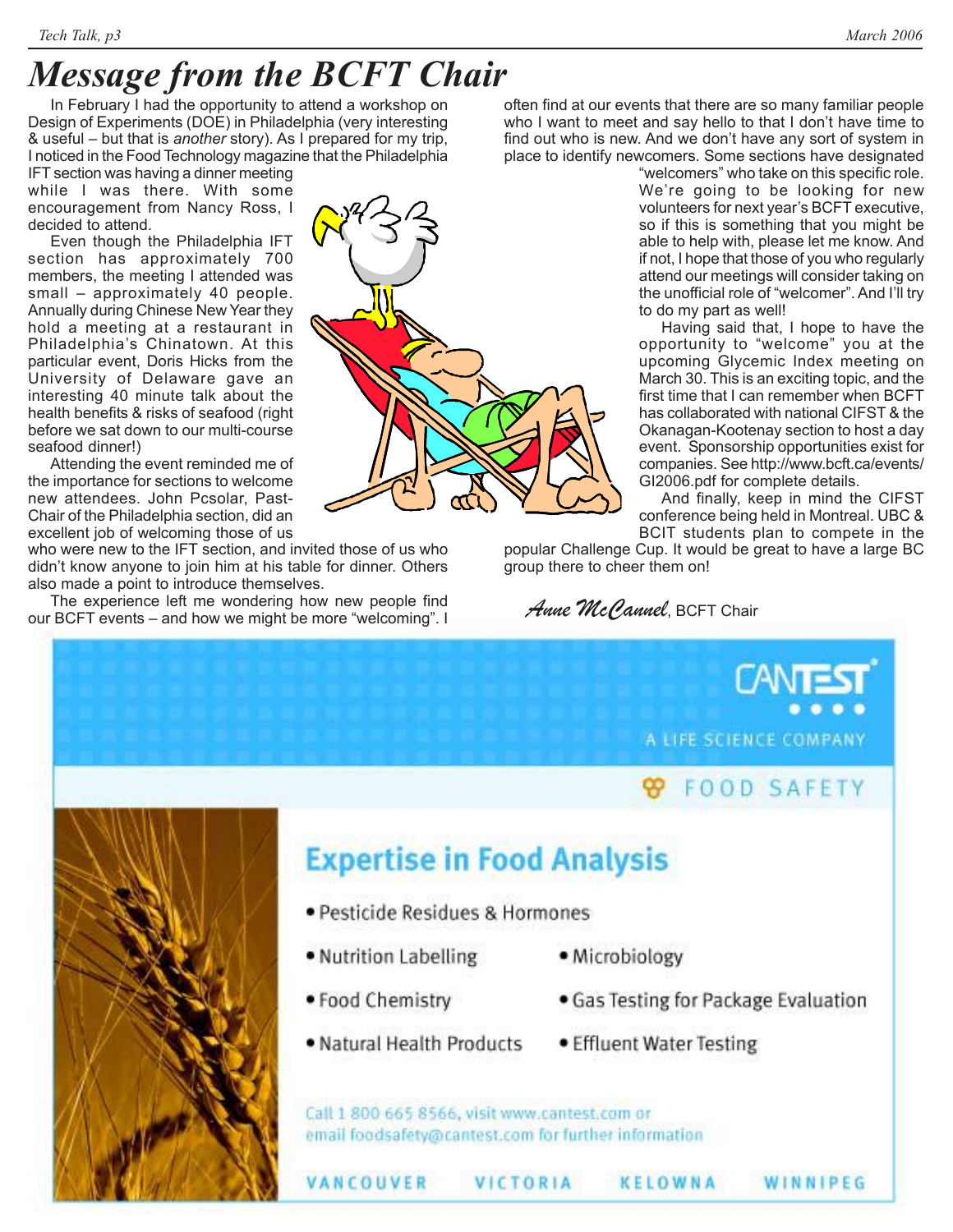![](_page_3_Picture_2.jpeg)

## *Next BCFT Event:* **FULL DAY EVENT ON GLYCEMIC INDEX**

The CIFST National, CIFST Okanogan-Kootenay Section, and the BCFT Section would like to invite you to join us in a discussion on Glycemic Index.

On March 30, 2006 from 8:15am to 3:00pm at the Best Western Richmond Hotel we will hold a full day talk on Glycemic Index, which will cover all aspects from the regulatory perspective to research and laboratory testing to the application of GI in Research and Product Development. Please join us to learn more about the next trend in the food industry.

For further information and registration details, please see attached documents or contact:

1. Anne McCannel Anne\_McCannel@bcit.ca

2. Thu Pham Tel: 604-952-7078 Email: tbpham@olympicdairy.com

**Sandy Conroy** Sales Representative Food and Pharmaceuticals

**Univar Canada Ltd.** 9800 Van Horne Way Richmond, BC V6X 1W5

![](_page_3_Picture_11.jpeg)

Tel 604 273 1441 Fax 604 231 5294 TF 1 800 663 9628 sandy.conroy@univarcanada.com

www.univarcanada.com

![](_page_3_Picture_14.jpeg)

### **CASSANDRA MENZIES** Sales Representative

#212-1515 Broadway Street Port Coquitlam, BC V3C 6M2 Canada

Tel: 604-468-9800 Toll Free: 1-866-468-9800 Fax: 604-468-9801 Cell: 604-866-9582

www.carmiflavors.com cmenzies@carmiflavors.com

## *Suppliers' Night – Thanks to All*

Along the line of recapturing the successes of past events, we cannot neglect to mention your participation and support of The 12<sup>th</sup> Annual Supplier's Night.

The change in venue of Supplier's Night this year had brought about the participation of new faces, but also restricted the participation of some familiar faces. We had roughly 118 to 120 suppliers that come from across Canada and the United States to join us. In addition, we had approximately 150 attendees.

Sincere thanks to the Supplier's Night Organizing Committee, especially Daphne Tsai, Jack Phillips, Jerry Heddinger, and Peter Taylor, for their dedication and exceptional work in making this event possible for you and I.

Many thanks….

![](_page_3_Picture_24.jpeg)

## *By-laws, Anyone?*

Do you have a copy of the BCFT's lost by-laws?

The BCFT executive has copies of minutes from 1992 referring to the BCFT by-laws – but, over the years, the bylaws themselves have been misplaced.

If you happen to have a copy of these, please contact Anne McCannel at anne\_mccannel@bcit.ca.

![](_page_3_Picture_29.jpeg)

**JR LABORATORIES INC.** Government Certified - ISO9002 Registered

Accredited by Agriculture Canada, CAEAL & SCC

FOOD, DAIRY, FISHERIES & WATER TESTING

Analytical Chemistry + Microbiology + Nutritional Analysis + Water & Waste Water Analysis + Import & Export Inspection + ISO9000 & HACCP Quality System Consulting + Sensory Evaluation + Product Development & Formulation

#12 - 3871 North Fraser Way, Burnaby, BC, V5J 5G6 Ph:(604) 432-9311, Fax: (604) 432-7768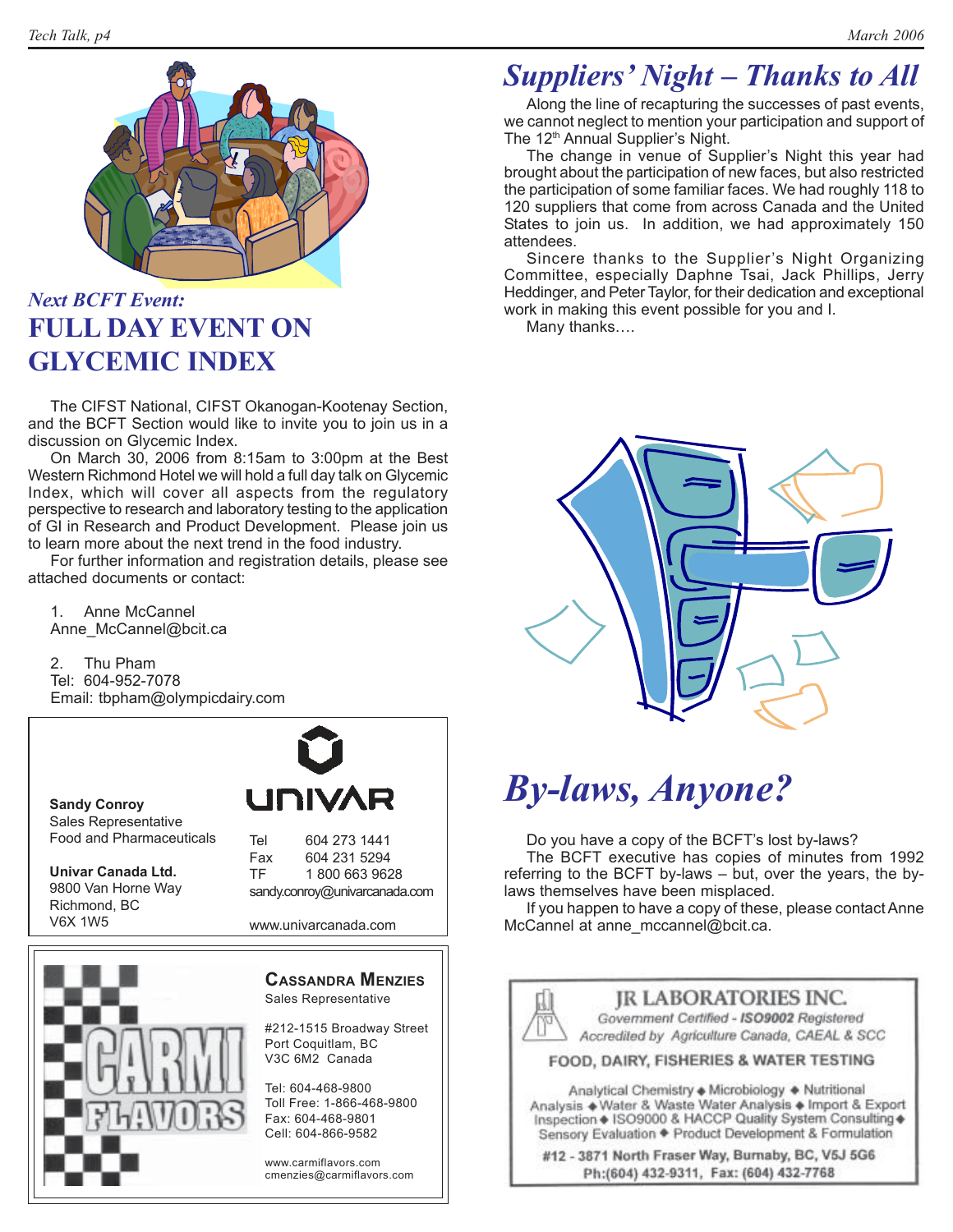# **Update on FIS**

Sherman Yee and Cliff Dunlop have retired as managers of the Food Information Service (FIS) and the Food Processing Resource Centre at BCIT respectively. They will be missed as they have been an integral part of BC's food industry since the 1960s. Sherman and Cliff presided over the recent expansion of these services as part of part of a strategic plan to increase the competitiveness of British Columbia's food and beverage sector. This sector identified access to technical expertise and pilot plant equipment as key ingredients for continued growth. These industry needs were addressed by several major initiatives including:

FIS' services to the food industry was expanded with seed money from the Investment Agriculture Foundation of BC and BCFT

The Food Processing Resource Centre at BCIT received funding for pilot plant equipment from Western Diversification and the BC Ministry of Agriculture, Food and Fisheries. Cliff Dunlop was a tireless champion of this initiative.

HEAL (Herbal Evaluation and Analysis Laboratory) was set up to service the Natural Health Products industry.

Key services offered by FIS, the Food Processing Resource Centre and HEAL reflect the expertise available. Dr. Tim Durance and Dr. Gary Sandberg are process authorities with the credentials to establish thermal processes. Paula Brown is noted for her work in developing methodologies for establishing the product quality, safety and efficacy of natural health products. Expert advice for legal cases is also available. Tests that are not available commercially from contract

![](_page_4_Picture_8.jpeg)

laboratories can potentially be developed and performed. All of the Food Science and Food Program faculty at UBC and BCIT are available as necessary for projects. Students are available for performing literature reviews.

Part of the long-term plan for assisting BC's industry competitiveness is to establish a Centre for Excellence in British Columbia as identified by the Food Processor's Working Group in 2002. This centre will ideally work with both the food and natural health products industry. It will take commitment and a pooling of resources to bring this vision to reality. FIS, now managed by Rebecca Robertson, will continue to work in partnership with the Food Processing Resource Centre and HEAL to service the BC food and natural health products industry. FIS will also strengthen established ties with BCFN (BC Functional Food and Nutraceutical Network) and the BC Food Processors Association as part of this goal. The Pacific Agri-Food Reseach Centre in Summerland and the University of Northern BC are also available as collaborators thus benefiting processors in the interior of BC.

![](_page_4_Picture_11.jpeg)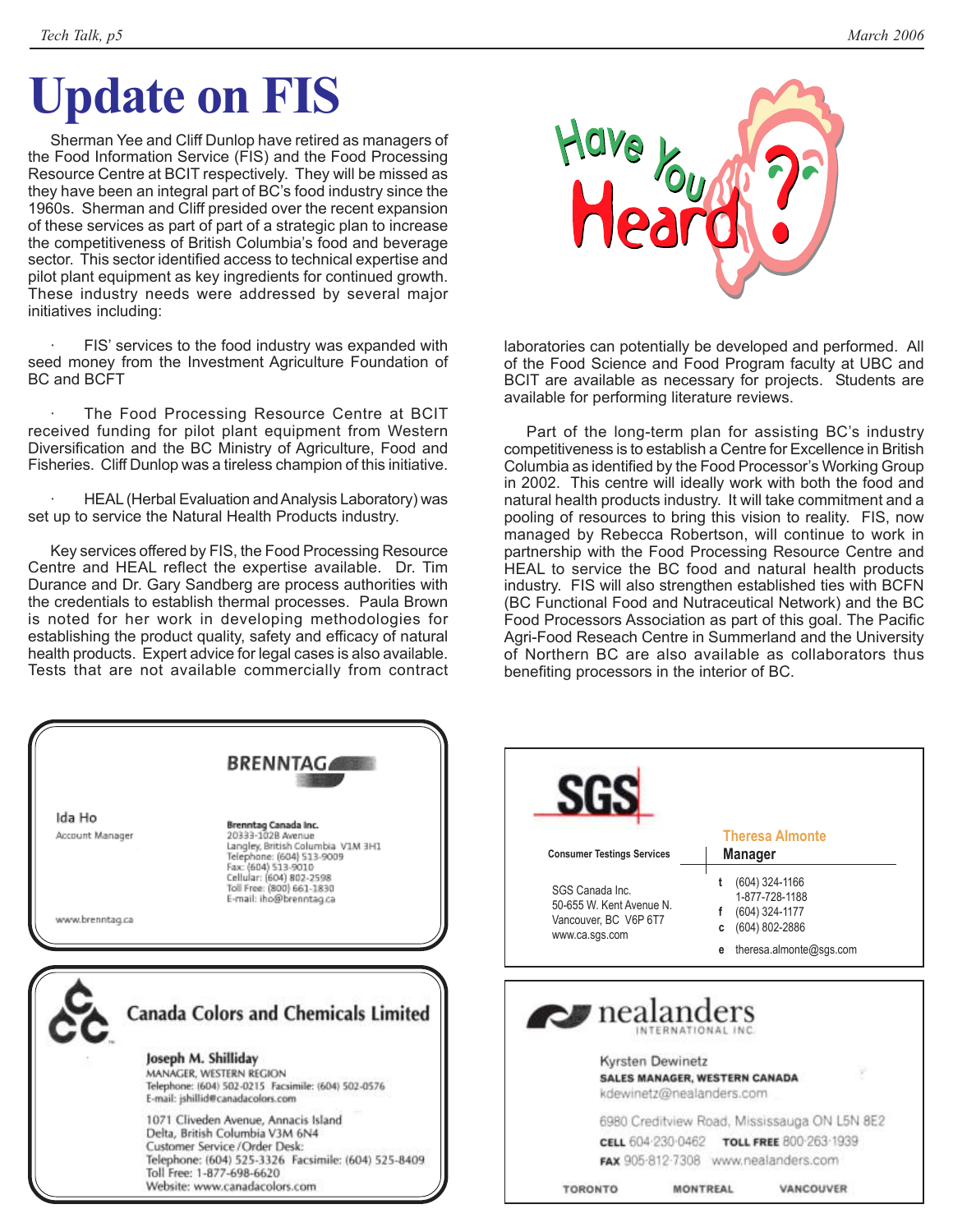# *Upcoming Courses*

**DO YOU OR YOUR STAFF NEED FOOD QUALITY AND SAFETY TRAINING?**

**Check out our Spring/Summer 2006 Part-time Studies Schedule!**

## *Note that...*

- we have 2 online courses, FOOD 1178 Prerequisite Programs for HACCP , and FOOD 1301 Food Safety for the Plant Worker.

- we're offering a new correspondence course, FOOD 1091 Introduction to Food Technology.

- we've planned a June delivery of our 2-day pouch defects course , FOOD 1438 Retort Pouch Defect Identification.

- our sensory evalution course will run on three consecutive Saturdays in June (FOOD 2040 Introduction to Sensory Evaluation Methods).

## **Food Technology**

FOOD 1091 *New* Introduction to Food Technology – register anytime (correspondence). \$400 (materials and S&H extra)

FOOD 2040 Introduction to Sensory Evaluation Methods – Jun. 3-17 (Saturdays). \$415

## **Food Safety and HACCP**

FOOD 1160 Food Safety: The HACCP System – Jun. 5-7 (workshop). \$415

FOOD 1163 Internal Auditing of HACCP Systems – Apr.5-7 (workshop). \$440

FOOD 1178 Prerequisite Programs for HACCP – Apr.10- Jun. 25 (online course). \$450

FOOD 1301 Food Safety for the Plant Worker – register anytime (online course). \$155

### **Dairy**

FOOD 1150 Dairy Processing – register anytime (correspondence). \$320 (materials and S&H extra)

FOOD 2150 Dairy Processing 1 – May 29-Jun. 2 (workshop). \$440

## **Microbiology**

FOOD 1021 Introduction to Food Microbiology – register anytime (correspondence). \$465 (materials and S&H extra)

FOOD 1022 Introduction to Food Microbiology: Lab 1 – Mar. 21-Apr. 20 (night school). \$450

## **Canned and Pouched Food Products**

FOOD 0180 Origins and Identification of Metal Can Defects (self-paced CD-ROM tutorials). \$250/3 or \$100 each (S&H extra)

FOOD 1428 Canned Foods: Thermal Processing & Container Evaluation – May 29-Jun. 1 (workshop). \$485

FOOD 1438 Retort Pouch Defect Identification – Jun. 6-7 (workshop). \$415

**Visit our website for further information and registration details... http://www.bcit.ca/health/food/industry.shtml** .

**Contact Sharon\_Cameron@bcit.ca, 604-432-8723 or 1- 800-663-6542 (8723).**

![](_page_5_Picture_30.jpeg)

## **Student Night Recap:** *Another Great Success!*

The Student Night on Tuesday January 10, 2006 was a great success. There were over 65 people who attended the event at UBC. The evening began with Anne McCannel from BCFT who gave us a short introduction to several food technologist organizations followed by Rebecca Robertson who talked about the Food Information Service (FIS) we have at UBC. Then we moved on to our guest speakers who talked about their companies and the work that they currently doing. First, we had Katie Du and Dr. Jerzy Zawistowski who both work at Forbes Medi-Tech Inc and then we had James Le Fort from Que Pasa. Finally, we ended the speakers' session with Megan Lockhart from Rogers Sugar and Alyssa Prommaz who is currently employed at Original Cakerie.

 Anne McCannel presented the CIFST award to Dan Cummings and he briefly discussed his involvement with CIFST. In addition, Dr. David Kitts gave an update on what's new in the Food Science department at UBC and also recapped recent UBC reward recipients; Anne McCannel announced these winners from BCIT.

 We would like to take this opportunity to acknowledge the organizations and the individuals who helped made this night possible. First, we would like to thank Sunrise Soya Foods, Village VQA Wines and Cantest for donating door prizes to this event and Original Cakerie for providing us with the delicious desserts. Secondly, we would like to thank Dr. Christine Scaman, Thu Pham and Anne McCannel for providing support throughout the planning process of this event. Of course a big thank-you to our superb speakers - Katie Du, Dr. Jerzy Zawistowski, James Le Fort, Megan Lockhart, Alyssa Prommaz, Rebecca Robertson, Dr. Cummings and Dr. Kitts for spending the time to speak to us. Finally, we would like to thank-you everyone who took their time to attend this event. Without all of your support, this Student Night would not be a success.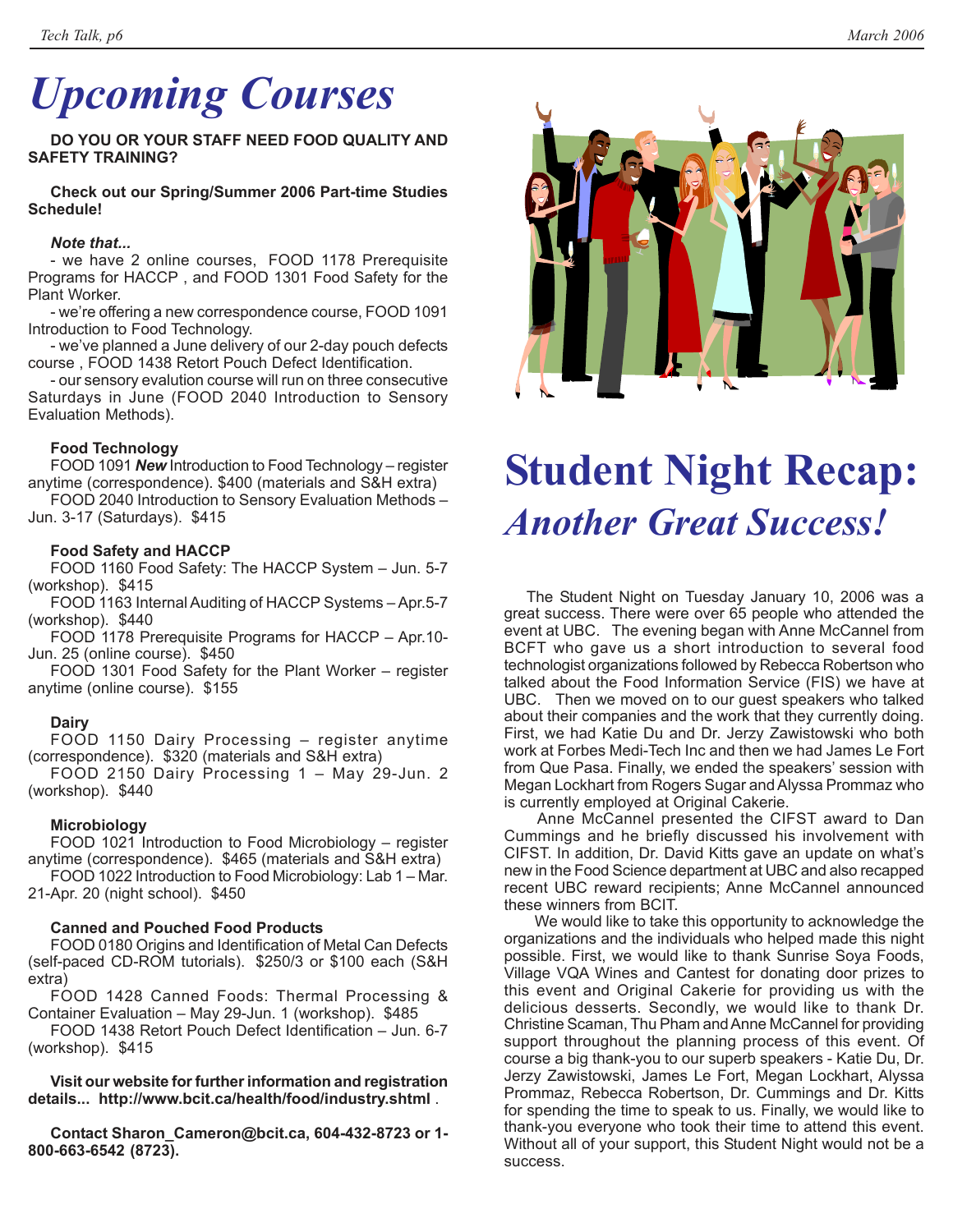![](_page_6_Picture_0.jpeg)

## **A CIFST SYMPOSIUM SERIES**

*Presented jointly by ▪ CIFST ▪ BC Food Technologists ▪ Okanagan-Kootenay Section*

## *FROM LIFE LINES TO BOTTOM LINES: HOW GLYCEMIC INDEX IS INFLUENCING OUR FOOD DECISIONS*

## **Thursday, March 30, 2006** *8:15 am – 3:00 pm*

 **Best Western Richmond Hotel and Conference Centre – Elmbridge Room 7551 Westminster Highway, Richmond, BC L6X 1A3** 

## **For more information visit:** www.cifst.ca **- events**

**As part of CIFST's commitment to keep members informed of the latest developments in food science and technology, CIFST National, CIFST Okanagan-Kootenay Section, and BC Food Technologists are pleased to announce an exciting symposium on the topic of Glycemic Index.**

#### **What is Glycemic Index?**

Glycemic Index (GI), first defined in 1981 by David Jenkins and colleagues at the University of Toronto, refers to the ranking of carbohydrates in terms of their effect on blood sugar levels. According to the Canadian Diabetes Association, low GI foods may control blood glucose levels, control cholesterol levels, control appetite, lower the risk of heart disease and lower the risk of developing type 2 diabetes. Those types of claims are driving an increasing interest in low GI foods among health-conscious consumers. Australia is leading the way, already allowing GI claims to be made on food products. Find out what GI is all about and what's happening in Canada from scientific, industry, market, and regulatory perspectives.

#### **The Science of Glycemic Index**

*Dr. Vlad Vuksan* is the Associate Director of the Clinical Nutrition and Risk Factor Modification Centre at St. Michael's Hospital in Toronto and Chair of the National Nutrition Committee for the Canadian Diabetes Association. Prior to coming to Canada, Dr. Vuksan worked for the World Health Organization (WHO) in Europe and Asia. As Director of the National Consortium for the Development, Production and Distribution of Dietetic Products designed for the European (German) and Middle East market, he assisted over 50 companies to develop marketing concepts and over 120 dietetic food products. Dr. Vuksan's current work focuses on the use of nutraceuticals for the treatment of diabetes.

#### **GI as a Food Choice & Marketing Tool around the Globe and GI Regulatory Update**

*Katherine Corbett, BSc., MBA* earned a B.Sc. (Honours, with a major in Biology) from Queen's University, Kingston, and an MBA (with Distinction) from Cornell University, Ithaca NY. Before joining the GI Labs team, Ms. Corbett gained a broad range of experience in financial services, including corporate banking, marketing, and business strategy and planning. In addition to strategic planning and marketing, her role with GI Labs focuses on the advocacy and promotion of the Glycemic Index.

## Agenda

| $8:15$ am $-$ 9:00 am | <b>Registration/Continental Breakfast</b>                  |
|-----------------------|------------------------------------------------------------|
| $9:00$ am $ 9:45$ am  | Speaker Dr. Vlad Vuksan                                    |
| $9:45$ am $-$ 9:55 am | Questions                                                  |
| $9:55$ am $-10:40$ am | <b>Speaker Katherine Corbett</b>                           |
| 10:40 am $-$ 10:50 am | Questions                                                  |
| 10:50 am $-$ 11:20 am | <b>Refreshment Break</b>                                   |
| 11:20 am $-$ 12:05 pm | Speaker Branka Barl                                        |
| 12:05 pm $-$ 12:15 pm | Questions                                                  |
| 12:15 pm $-$ 1:30 pm  | <b>Buffet Luncheon</b>                                     |
| 1:30 pm $-$ 3:00 pm   | <b>Industry Presentations and Speaker Panel Discussion</b> |
|                       |                                                            |

#### **What will you take away from this workshop?**

- An understanding of the science and research supporting this emerging trend in healthy carbohydrates
- Key strategies and issues in product development
- Ideas and hands-on examples of key "Low-GI" marketing messages used around the world
- Highlights of regulatory considerations for Canadian GI labeling
- Networking and first-hand access to
	- globally recognized experts in the field

#### **Product Design Opportunities Driven by the Low GI Trend**

*Dr. Branka Barl* (Ph.D. Food Chemistry, U Manitoba; M.Sc. Biochemistry and B.Sc. Biochemical Engineering, U Belgrade) is a Scientific Leader of the Natural Health Products and Functional Food Program, Life Sciences Division, at Alberta Research Council in Edmonton. Dr. Barl has over 20 years of post-graduate experience in food chemistry, phytochemistry of botanicals, and interdisciplinary collaborative research linking agriculture, nutrition and health from Canada, US and Europe. Her research has focused on advancing and applying knowledge of novel bioactive and functional ingredients in developing dietary supplements and functional foods, including low GI products. Prior to joining ARC, Dr. Barl was the Chief Scientist at New Era Nutrition, a founder and leader of the Herb Research Program, University of Saskatchewan, and a Food Scientist at Alberta Agriculture and Food. Dr. Barl will discuss opportunities and barriers to innovation in the development of low GI functional food products, highlighting the current status and the future direction of

the low GI movement. A registration form follows on page 3…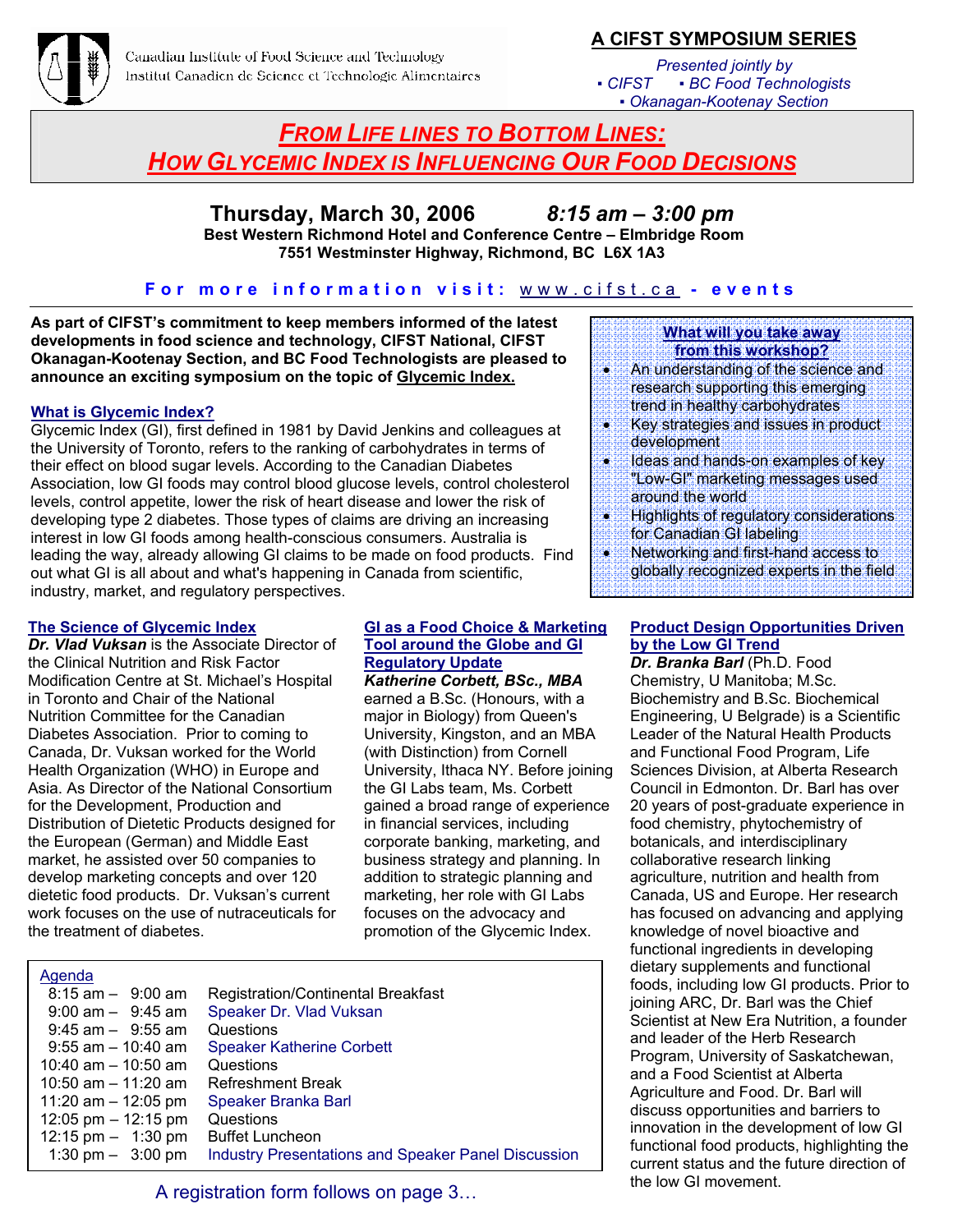![](_page_7_Picture_0.jpeg)

## **A CIFST SYMPOSIUM SERIES**

*Presented jointly by ▪ CIFST ▪ BC Food Technologists ▪ Okanagan-Kootenay Section*

## *FROM LIFE LINES TO BOTTOM LINES: HOW GLYCEMIC INDEX IS INFLUENCING OUR FOOD DECISIONS*

## **Thursday, March 30, 2006**

*8:15 am – 3:00 pm* 

**Best Western Richmond Hotel and Conference Centre – Elmbridge Room 7551 Westminster Highway, Richmond, BC L6X 1A3** 

**For more information visit:** www.cifst.ca **- events** 

**As part of CIFST's commitment to keep members informed of the latest developments in food science and technology, CIFST National, CIFST Okanagan-Kootenay Section, and BC Food Technologists are pleased to announce an exciting symposium on the topic of Glycemic Index.**

## **Sponsorship Opportunities and Benefits**

## **Premium Sponsorships**

• Six cost-effective sponsorship opportunities are available to companies that are interested in developing and/or enhancing their profile in the food science sector

### **Price:**

 $$500 + GST$ 

### **Benefits:**

- Recognition on CIFST web site
- Recognition at symposium (i.e. on signage and presentation screen)
- Recognition in on-site symposium literature, including company logo, short company write-up and list of product line
- Opportunity to provide one piece of company literature (pre-approved by CIFST) to each symposium participant
- One complimentary symposium registration
- Reserved seating at sponsorship table

## **Value-added Upgrades**

• Four value-added sponsorship upgrades are available to companies that take advantage of the \$500 Premium Sponsorship (above)

## **Price:**

• \$100 + GST (available to Premium Sponsors only)

## **Benefits:**

Table Top booth in the meeting room of the symposium for the duration of the event (in addition to the benefits outlined for the *Premium Sponsorship*)

> **If you are interested in being a sponsor or would like further information, please contact:**

**Smita Shah** smita@dccnet.com **tel: 604-590-1399**